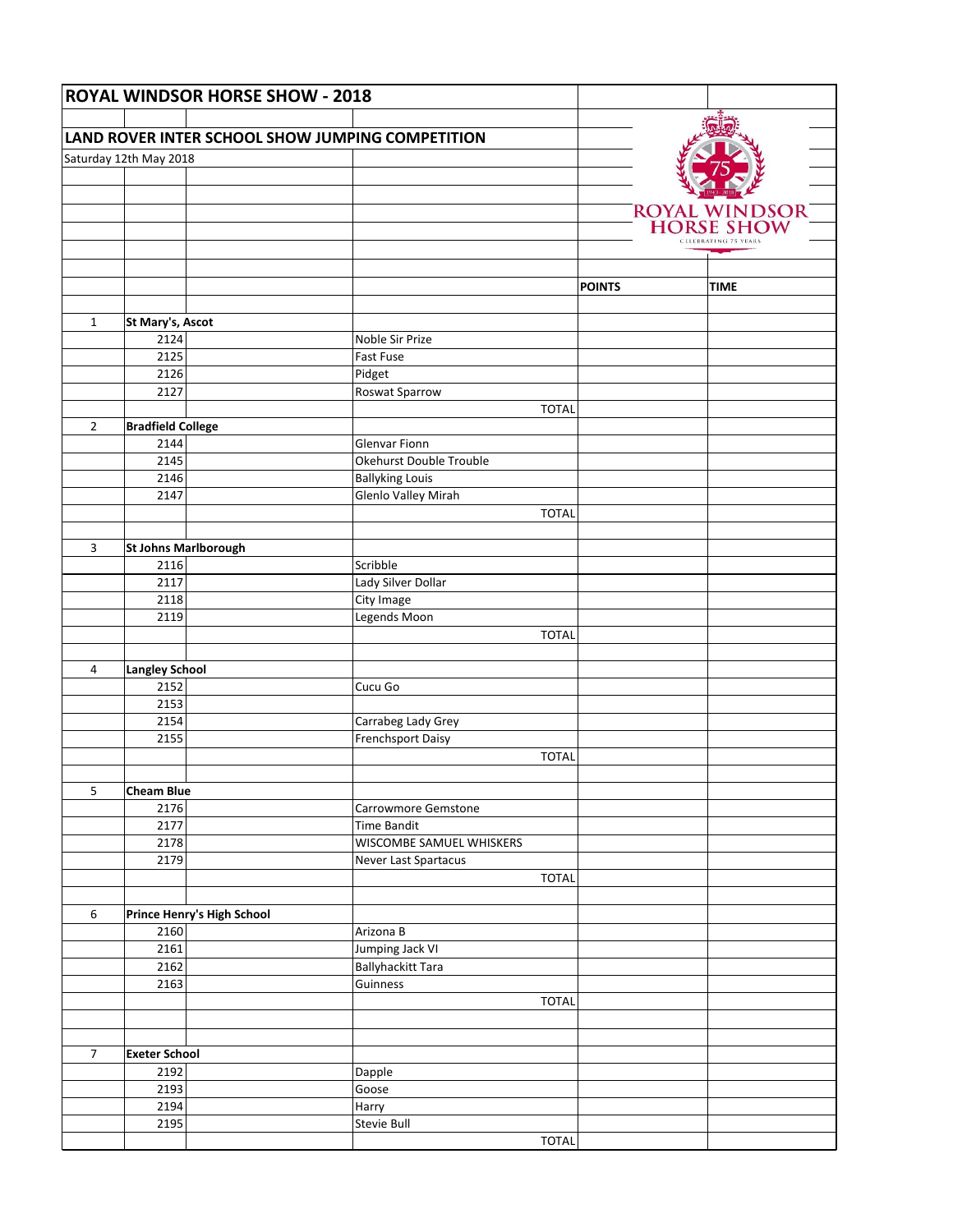| 8  | <b>Berkhamstead School</b>   |                               |                                     |  |
|----|------------------------------|-------------------------------|-------------------------------------|--|
|    | 2128                         |                               | Hiberniaquality                     |  |
|    | 2129                         |                               | Wilma Bobby                         |  |
|    | 2130                         |                               | Melleray Hill                       |  |
|    | 2131                         |                               | Larrys Star                         |  |
|    |                              |                               | <b>TOTAL</b>                        |  |
|    |                              |                               |                                     |  |
| 9  | Queen's College              |                               |                                     |  |
|    | 2254                         |                               | Jessy Wonder                        |  |
|    | 2255                         |                               | <b>Tullibards X Factor</b>          |  |
|    | 2256                         |                               | Sprite II                           |  |
|    | 2257                         |                               | Rosnakill Skittles                  |  |
|    |                              |                               | <b>TOTAL</b>                        |  |
|    |                              |                               |                                     |  |
| 10 | <b>Wellington College</b>    |                               |                                     |  |
|    | 2120                         |                               | Zippy                               |  |
|    | 2121                         |                               | Jago                                |  |
|    | 2122                         |                               | Faber                               |  |
|    | 2123                         |                               | Cairo                               |  |
|    |                              |                               | <b>TOTAL</b>                        |  |
|    |                              |                               |                                     |  |
| 11 |                              | <b>Kings of Wessex School</b> |                                     |  |
|    | 2132                         |                               | Mr Smartie Pants                    |  |
|    | 2133                         |                               | Zorba IV                            |  |
|    | 2134                         |                               | <b>Billy Logan</b>                  |  |
|    | 2135                         |                               | Sandstone scalpings                 |  |
|    |                              |                               | <b>TOTAL</b>                        |  |
|    |                              |                               |                                     |  |
| 12 | Pangbourne College           |                               |                                     |  |
|    | 2184                         |                               | <b>Ballinacarrig Moonfleet</b>      |  |
|    | 2185                         |                               | Maghera Boy II                      |  |
|    | 2186                         |                               | Vinura Ludwig                       |  |
|    | 2187                         |                               | Goddan Kilmore                      |  |
|    |                              |                               | <b>TOTAL</b>                        |  |
|    |                              |                               |                                     |  |
| 13 | <b>The Piggott School</b>    |                               |                                     |  |
|    | 2148                         |                               | Beach Lady                          |  |
|    | 2149<br>2150                 |                               | Marno                               |  |
|    | 2151                         |                               | Casper<br>MAPLEVALLEY RAMIRO        |  |
|    |                              |                               | <b>TOTAL</b>                        |  |
|    |                              |                               |                                     |  |
| 14 |                              |                               |                                     |  |
|    | <b>Lucton School</b><br>2164 |                               | <b>Brynithon Imperial Commander</b> |  |
|    | 2165                         |                               | Dakota                              |  |
|    | 2166                         |                               | Kyennantara                         |  |
|    | 2167                         |                               | <b>Boy Romeo</b>                    |  |
|    |                              |                               | <b>TOTAL</b>                        |  |
|    |                              |                               |                                     |  |
| 15 | Saint Felix School           |                               |                                     |  |
|    | 2172                         |                               | Le Petit Lorado                     |  |
|    | 2173                         |                               | Hugo                                |  |
|    | 2174                         |                               | Statham Baloo                       |  |
|    | 2175                         |                               | Poppylands Charlies Last Angel      |  |
|    |                              |                               | <b>TOTAL</b>                        |  |
|    |                              |                               |                                     |  |
|    |                              |                               |                                     |  |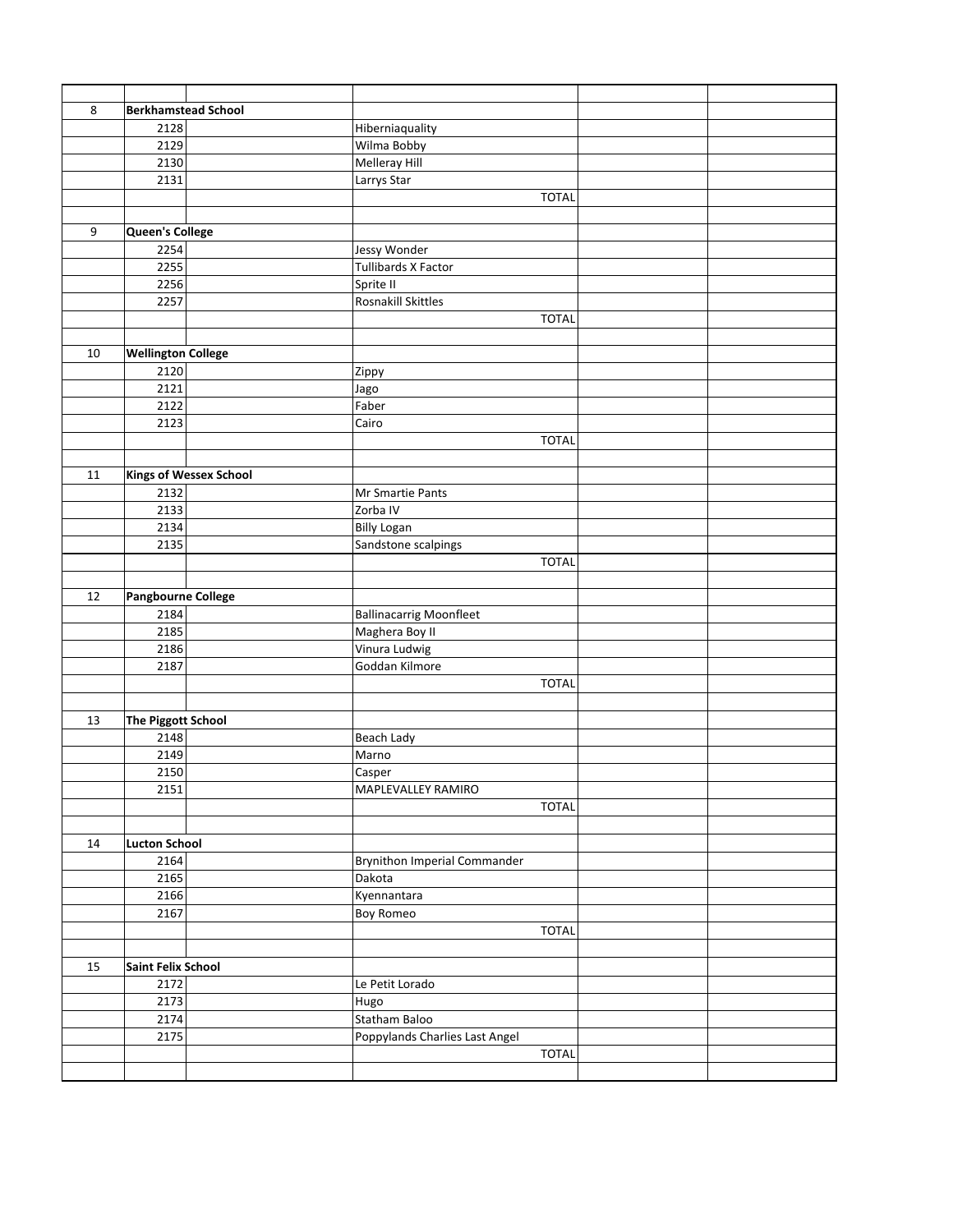| 16 | <b>King's Ely School</b>      |                                          |                                   |  |
|----|-------------------------------|------------------------------------------|-----------------------------------|--|
|    | 2208                          |                                          | <b>Buddy Lad</b>                  |  |
|    | 2209                          |                                          | Arrogan Emily T.R.                |  |
|    | 2210                          |                                          | Oaklands Sagittarius              |  |
|    | 2211                          |                                          | Manor Pearl                       |  |
|    |                               |                                          | <b>TOTAL</b>                      |  |
|    |                               |                                          |                                   |  |
| 17 | <b>Leweston School</b>        |                                          |                                   |  |
|    | 2140                          |                                          | Herbie                            |  |
|    | 2141                          |                                          | Robin                             |  |
|    | 2142                          |                                          | Charlie Fox                       |  |
|    | 2143                          |                                          | Ilex II                           |  |
|    |                               |                                          | <b>TOTAL</b>                      |  |
|    |                               |                                          |                                   |  |
| 18 | <b>St Mary's School</b>       |                                          |                                   |  |
|    | 2136                          |                                          | Faberlina TN                      |  |
|    | 2137                          |                                          | Tara Star                         |  |
|    | 2138                          |                                          | Mood Music                        |  |
|    | 2139                          |                                          | Chiddock Spot Check               |  |
|    |                               |                                          | <b>TOTAL</b>                      |  |
|    |                               |                                          |                                   |  |
| 19 |                               | Habberdashers' Monmouth School for Girls |                                   |  |
|    | 2188                          |                                          | Machno Endearer                   |  |
|    | 2189                          |                                          | Gwibedog Welshman                 |  |
|    | 2190                          |                                          |                                   |  |
|    |                               |                                          | Royal Highlight                   |  |
|    | 2191                          |                                          | Squire Rebel                      |  |
|    |                               |                                          | <b>TOTAL</b>                      |  |
|    |                               |                                          |                                   |  |
| 20 | <b>Lady Manners</b>           |                                          |                                   |  |
|    | 2156                          |                                          | Carnsdale Ghostbuster             |  |
|    | 2157                          |                                          | Miss Blue Sky                     |  |
|    | 2158                          |                                          | Lakeview Rocky                    |  |
|    | 2159                          |                                          | Rockfield Smokey Leo              |  |
|    |                               |                                          | <b>TOTAL</b>                      |  |
|    |                               |                                          |                                   |  |
| 21 | <b>Hurstpierpoint College</b> |                                          |                                   |  |
|    | 2200                          |                                          | Bobbi                             |  |
|    | 2201                          |                                          | Calverstown Silver Glory          |  |
|    | 2202                          |                                          | <b>Warriors Supreme Coalition</b> |  |
|    | 2203                          |                                          | Touch of Orlando                  |  |
|    |                               |                                          | <b>TOTAL</b>                      |  |
|    |                               |                                          |                                   |  |
| 22 | <b>Team Cokethorpe</b>        |                                          |                                   |  |
|    | 2196                          |                                          | Eryns OG                          |  |
|    | 2197                          |                                          | Narabo Lily                       |  |
|    | 2198                          |                                          | Opium                             |  |
|    | 2199                          |                                          | Rincoola Hobnob                   |  |
|    |                               |                                          | <b>TOTAL</b>                      |  |
|    |                               |                                          |                                   |  |
| 23 | Pocklington                   |                                          |                                   |  |
|    | 2430                          |                                          | Windale Thundercloud              |  |
|    | 2431                          |                                          | Killough Queen                    |  |
|    | 2432                          |                                          | <b>Blue Diamond</b>               |  |
|    | 2433                          |                                          | Walton Tarantella                 |  |
|    |                               |                                          | <b>TOTAL</b>                      |  |
|    |                               |                                          |                                   |  |
| 24 | <b>St Hugh's School</b>       |                                          |                                   |  |
|    | 2180                          |                                          | Dipford Stardust                  |  |
|    | 2181                          |                                          | <b>Bridie</b>                     |  |
|    | 2182                          |                                          | Dun To A Tee                      |  |
|    | 2183                          |                                          | Chorleys Viscount                 |  |
|    |                               |                                          | <b>TOTAL</b>                      |  |